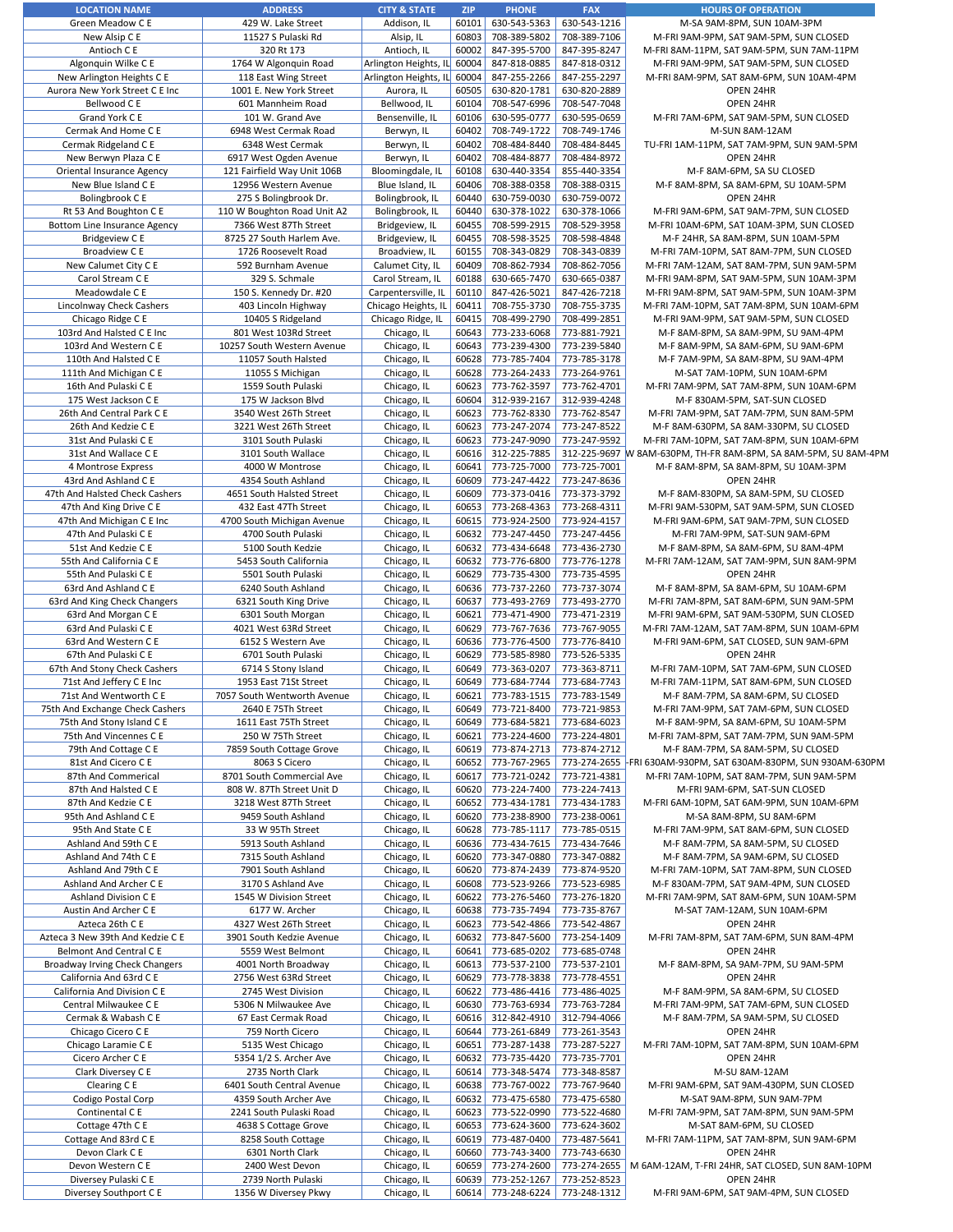| Division Clark C E                     | 113 West Division Street                     | Chicago, IL                             | 60610          | 312-642-5580                 | 312-642-5658                 | M-W 6AM-11PM TH-SUN 24HR                                                |
|----------------------------------------|----------------------------------------------|-----------------------------------------|----------------|------------------------------|------------------------------|-------------------------------------------------------------------------|
| Economy C E                            | 721 W Armitage Ave                           | Chicago, IL                             | 60614          | 312-266-8040                 | 312-266-9833                 | M-FRI 7AM-6PM, SAT 9AM-6PM, SUN CLOSED                                  |
| Envios Latinos Services Corp 1813      | 1813 West 47Th Street                        | Chicago, IL                             | 60609          | 773-940-1280                 | 773-475-7941                 | M-F 8AM-830PM, SA-SU 9AM-830PM                                          |
| Envios Latinos Services Corp 1901      | 1901 West 47Th Street                        | Chicago, IL                             | 60609          | 773-376-8484                 | 773-475-7207                 | M-FRI 9AM-8PM, SAT-SUN 9AM-7PM                                          |
|                                        |                                              |                                         |                |                              |                              |                                                                         |
| Envios Latinos Services Corp 2104      | 2104 West Cermak Road                        | Chicago, IL                             | 60608          | 773-475-6079                 | 773-475-6026                 | M-F 8AM-9PM, SAT-SUN 9AM-8PM                                            |
| Foster Park C E Inc                    | 8259 South Ashland Avenue                    | Chicago, IL                             | 60620          | 773-723-7500                 | 773-723-4432                 | M 8AM-12AM, T-FR 24HR, SA -1030PM, SU 9AM-5PM                           |
| Fullerton Cicero C E                   | 4749 West Fullerton Ave.                     | Chicago, IL                             | 60639          | 773-237-8777                 | 773-237-0743                 | M-FRI 730AM-10PM, SAT 8AM-9PM, SUN 9AM-5PM                              |
|                                        |                                              |                                         |                |                              |                              |                                                                         |
| Gallardo One Stop Services             | 5306 South Pulaski                           | Chicago, IL                             | 60632          | 773-582-8840                 | 773-582-8841                 | M-FRI 10AM-8PM, SAT 10AM-6PM, SUN CLOSED                                |
| Garfield Dan Ryan C E                  | 148 West Garfield Boulevard                  | Chicago, IL                             | 60609          | 773-268-8400                 | 773-268-4676                 | M 6AM-12AM, T-FRI 24HR, SAT-830PM, SUN 9AM-430PM                        |
| Garfield Park C E                      | 2848 West Madison                            | Chicago, IL                             | 60612          | 773-722-2211                 | 773-638-1333                 | M-F 8AM-6PM, SA 8AM-5PM, SU CLOSED                                      |
|                                        |                                              |                                         |                |                              |                              |                                                                         |
| Halsted And 119th C E                  | 11932 South Halsted Street                   | Chicago, IL                             | 60628          | 773-785-3141                 | 773-785-2952                 | M-F 8AM-8PM, SA 8AM-4PM, SU CLOSED                                      |
| Harlem And Archer C E                  | 5739 S Harlem Avenue                         | Chicago, IL                             | 60638          | 773-586-2134                 | 773-586-9010                 | M-F 8AM-12AM, SA 9AM-6PM, SU CLOSED                                     |
| Harrison Kedzie C E 2                  | 725 S. Kedzie Ave                            | Chicago, IL                             | 60612          | 773-722-2658                 | 773-722-0276                 | M-FRI 9AM-6PM, SAT 9AM-5PM, SUN CLOSED                                  |
|                                        |                                              |                                         |                |                              |                              |                                                                         |
| Hispana Multiservices                  | 8307 S Pulaski Road                          | Chicago, IL                             | 60652          | 773-582-5008                 | 773-582-5008                 | M-SAT 930AM-7PM, SUN 10AM-2PM                                           |
| Howard Paulina C E                     | 1660 West Howard                             | Chicago, IL                             | 60626          | 773-764-0773                 | 773-764-1070                 | M-FRI 7AM-9PM, SAT 7AM-8PM, SUN 10AM-6PM                                |
| Hyde Park C E                          | 1371A East 53Rd Street                       | Chicago, IL                             | 60615          | 773-752-5000                 | 773-752-5007                 | M-F 8AM-8PM, SA 8AM-6PM, SU CLOSED                                      |
|                                        |                                              |                                         |                |                              |                              |                                                                         |
| Internetsuperstar                      | 6805 N Sheridan                              | Chicago, IL                             | 60626          | 773-465-4616                 | 877-503-1992                 | M-SAT 1030AM-630PM, SUN CLOSED                                          |
| Irving Cicero C E                      | 4814 W Irving Park Rd                        | Chicago, IL                             | 60641          | 773-286-4142                 | 773-286-4282                 | M-FRI 7AM-9PM, SAT 8AM-6PM, SUN 10AM-5PM                                |
| Irving Elston C E                      | 3619 West Irving Park Road                   | Chicago, IL                             | 60618          | 773-463-5986                 |                              | 773-463-2470 M 6AM-12AM, T-FRI 24HR, SAT 7AM-11PM, SUN 9AM-7PM          |
|                                        |                                              |                                         |                |                              |                              |                                                                         |
| Jarvis Greenview C E                   | 7358 N Greenview Ave                         | Chicago, IL                             | 60626          | 773-381-1600                 | 773-381-1686                 | M-SAT 7AM-9PM, SUN 8AM-7PM                                              |
| Kedzie 52 Titulos Y Placas             | 5200 S Kedzie Ave                            | Chicago, IL                             | 60632          | 773-424-4285                 | 773-498-2242                 | M-FRI 10AM-8PM, SAT 10AM-6PM, SUN CLOSED                                |
| Kedzie And Lawrence C E                | 4752 North Kedzie Ave                        | Chicago, IL                             | 60625          | 773-539-9561                 | 773-539-6225                 | M-FRI 830AM-6PM, SAT 9AM-7PM, SUN CLOSED                                |
|                                        |                                              |                                         |                |                              |                              |                                                                         |
| Kedzie Chicago C E                     | 801 N Kedzie Ave                             | Chicago, IL                             | 60651          | 773-533-3225                 | 773-533-3226                 | M-FRI 7AM-10PM, SAT 9AM-5PM, SUN CLOSED                                 |
| Kedzie Elston C E                      | 3510 North Kedzie                            | Chicago, IL                             | 60618          | 773-588-8709                 | 773-588-3479                 | OPEN 24HR                                                               |
| Kedzie Irving 24 Hr C E Inc            | 3158 W Irving Park Rd                        | Chicago, IL                             | 60618          | 773-539-8991                 | 773-539-7537                 | OPEN 24HR                                                               |
|                                        |                                              |                                         |                |                              |                              |                                                                         |
| Kimball And North C E                  | 3401 West North Avenue                       | Chicago, IL                             | 60647          | 773-227-4844                 | 773-227-1670                 | M-F 8AM-9PM, SA 8AM-6PM, SU 10AM-5PM                                    |
| Kimball Lawrence C E Inc               | 3421 West Lawrence Ave                       | Chicago, IL                             | 60625          | 773-267-4600                 | 773-267-6378                 | M-FRI 830AM-9PM, SAT 830AM-7PM, SUN 930AM-5PM                           |
| Laramie Diversey C E                   | 5200 West Diversey                           | Chicago, IL                             | 60639          | 773-282-4814                 | 773-282-1503                 | OPEN 24HR                                                               |
|                                        |                                              |                                         |                |                              |                              |                                                                         |
| Lincoln Avenue Check Cashers           | 4101 N Lincoln Ave                           | Chicago, IL                             | 60618          | 773-549-5000                 | 773-327-5810                 | M-F 9AM-7PM, SA 9AM-6PM, SU CLOSED                                      |
| Madison And Pulaski C E                | 3938 West Madison Street                     | Chicago, IL                             | 60624          | 773-722-6100                 | 773-722-1968                 | M-F 9AM-6PM, SA 9AM-5PM, SU 10AM-4PM                                    |
| Mid City C E                           | 3565 West Armitage Avenue                    | Chicago, IL                             | 60647          | 773-342-5643                 | 773-342-5647                 | M-F 630AM-7PM, SA 7AM-6PM, SU 730-5PM                                   |
|                                        |                                              |                                         |                |                              |                              |                                                                         |
| Milwaukee California C E Inc           | 2301 North Milwaukee                         | Chicago, IL                             | 60647          | 773-772-2392                 | 773-772-4971                 | M-FRI 7AM-11PM, SAT 9AM-5PM, SUN 10AM-5PM                               |
| Montrose Central C E                   | 4354-B North Central                         | Chicago, IL                             | 60634          | 773-545-4456                 | 773-545-7916                 | M-FRI 7AM-10PM, SAT 7AM-8PM, SUN 10AM-6PM                               |
| Moreno Envios Corp                     | 1335 W 18Th St                               | Chicago, IL                             | 60804          | 312-624-8307                 | 312-624-8307                 | M-FRI 9AM-8PM, SAT 9AM-6PM, SUN 9AM-4PM                                 |
|                                        |                                              |                                         |                |                              |                              |                                                                         |
| New 111th And Western C E              | 11230 1/2 S Western                          | Chicago, IL                             | 60643          | 773-233-3610                 | 773-233-8675                 | M-FRI 9AM-6PM, SAT 9AM-4PM, SUN CLOSED                                  |
| New 112th And Vincennes C E            | 11207 South Vincennes                        | Chicago, IL                             | 60643          | 773-239-1700                 | 773-239-1741                 | M-FRI 9AM-6PM, SAT 9AM-5PM, SUN CLOSED                                  |
| New 18th And Blue Island C E Inc       | 1825 South Blue Island                       | Chicago, IL                             | 60608          | 312-666-9670                 | 312-666-7003                 | M-F 8AM-9PM, SA 8AM-530PM, SU 9AM-5PM                                   |
|                                        |                                              |                                         |                |                              |                              |                                                                         |
| New 31st And Kedzie C E                | 3045 S. Kedzie Avenue                        | Chicago, IL                             | 60623          | 773-927-3655                 | 773-927-7827                 | M-FRI 9AM-6PM, SAT 9AM-5PM, SUN CLOSED                                  |
| New 35th And Indiana C E Inc           | 126 East 35Th Street                         | Chicago, IL                             | 60616          | 312-225-6722                 | 312-225-0224                 | M-FRI 7AM-11PM, SAT 8AM-7PM, SUN 9AM-5PM                                |
| New 51st Western C E                   | 5102 South Western                           | Chicago, IL                             | 60609          | 773-476-1221                 | 773-476-3761                 | M-FRI 6AM-10PM, SAT 7AM-8PM, SUN 8AM-8PM                                |
|                                        |                                              |                                         |                |                              |                              |                                                                         |
| New 71st And Indiana C E               | 201 E 71St Street                            | Chicago, IL                             | 60619          | 773-224-4445                 | 773-224-3695                 | M-FRI 9AM-6PM, SAT 9AM-5PM, SUN CLOSED                                  |
| New 75th And Cottage C E               | 801 East 75Th Street                         | Chicago, IL                             | 60619          | 773-783-4300                 | 773-783-4258                 | M-F 8AM-12AM, SA 8AM-7PM, SU 10AM-5PM                                   |
| New 79th And Kedzie C E                | 3247 West 79Th Street                        | Chicago, IL                             | 60652          | 773-778-4844                 | 773-778-2316                 | M-FRI 9AM-7PM, SAT 9AM-4PM, SUN CLOSED                                  |
|                                        |                                              |                                         |                |                              |                              |                                                                         |
| New 87th And Stony Island Ave C E      | 8625 South Stony Island                      | Chicago, IL                             | 60617          | 773-374-2900                 | 773-374-9105                 | M-FRI 830AM-930PM, SAT 830AM-730PM, SUN CLOSED                          |
| New 95th And Jeffrey C E               | 1947 E 95Th Street                           | Chicago, IL                             | 60617          | 773-221-4632                 | 773-221-9221                 | M-F 8AM-8PM, SA 8AM-6PM, SU CLOSED                                      |
| New Archer Halsted C E                 | 2514 S Halsted Street                        | Chicago, IL                             | 60608          | 312-842-0233                 | 312-842-2177                 | M-FRI 9AM-6PM, SAT 9AM-4PM, SUN CLOSED                                  |
| New Archer Nash C E                    |                                              |                                         |                | 773-586-2135                 |                              |                                                                         |
|                                        | 6611 W. Archer Ave                           | Chicago, IL                             | 60638          |                              | 773-586-2140                 | M-FRI 9AM-8PM, SAT 9AM-5PM, SUN CLOSED                                  |
| New Brickyard C E                      | 2841 B North Narragansett                    | Chicago, IL                             | 60634          | 773-237-0999                 | 773-237-7673                 | M-F 8AM-10PM, SA 8AM-9PM, SU 9AM-9PM                                    |
| New Broadway Granville Ce              | 6165 North Broadway                          | Chicago, IL                             | 60660          | 773-561-3136                 | 773-262-8388                 | M-F 8AM-8PM, SA 8AM-6PM, SU CLOSED                                      |
|                                        | 1002 W Montrose Ave                          |                                         | 60613          | 773-561-0560                 |                              | M-F 8AM-8PM, SA 8AM-6PM, SU CLOSED                                      |
| New Broadway Montrose C E              |                                              | Chicago, IL                             |                |                              | 773-561-5812                 |                                                                         |
| New Chicago Rush C E                   | 62 E Chicago Avenue                          | Chicago, IL                             | 60611          | 312-944-4643                 | 312-944-7481                 | M 6AM-12AM, T-SAT 24HR, SUN-6PM                                         |
| New Cottage And 87th C E               | 816 East 87Th Street                         | Chicago, IL                             | 60619          | 773-483-7749                 | 773-483-9220                 | M-F 8AM-10PM, SA 8AM-6PM, SU CLOSED                                     |
| New Damen Grand C E                    | 2003 West Grand Avenue                       | Chicago, IL                             | 60612          | 312-829-2460                 | 312-829-3238                 | M-SAT 9AM-6PM, SUN CLOSED                                               |
|                                        |                                              |                                         |                |                              |                              |                                                                         |
| New Fairfield C E                      | 2560 W Cermak Road                           | Chicago, IL                             | 60608          | 773-247-5888                 | 773-247-9074                 | M-FRI 7AM-10PM, SAT 7AM-8PM, SUN 10AM-5PM                               |
| New Fullerton Central C E              | 5546 W Fullerton                             | Chicago, IL                             | 60639          | 773-237-0332                 | 773-237-0383                 | M-SUN 830AM-9PM                                                         |
| New Irving And Narragansett C E        | 6412 West Irving Park Road                   | Chicago, IL                             | 60634          | 773-725-9433                 | 773-725-8189                 | M-FRI 9AM-6PM, SAT 9AM-5PM, SUN CLOSED                                  |
|                                        |                                              |                                         |                |                              |                              |                                                                         |
| New Kedzie Cermak C E                  | 2210 South Kedzie Avenue                     | Chicago, IL                             | 60623          | 773-277-2210                 | 773-277-6034                 | M-F 8AM-7PM, SA 8AM-6PM, SU CLOSED                                      |
| New Kedzie Wilson C E                  | 4601 North Kedzie                            | Chicago, IL                             | 60625          | 773-583-3100                 | 773-583-9819                 | M-FRI 7AM-8PM, SAT 7AM-9PM, SUN 9AM-5PM                                 |
| New Liberty                            | 10600 S Ewing Ave                            | Chicago, IL                             | 60617          | 773-768-7145                 | 773-768-3447                 | M-F 8AM-10PM, SA 8AM-8PM, SU 10AM-5PM                                   |
|                                        |                                              |                                         |                |                              |                              |                                                                         |
| New Lincoln Addison C E                | 1802 West Addison Street                     | Chicago, IL                             | 60613          | 773-477-3790                 | 773-477-8930                 | M-FRI 7AM-7PM, SAT 9AM-5PM, SUN CLOSED                                  |
| New Lincoln Foster C E                 | 5204 North Lincoln                           | Chicago, IL                             | 60625          | 773-561-8659                 | 773-561-2202                 | M-F 8AM-10PM, SA 8AM-8PM, SU 10AM-5PM                                   |
| New Milwaukee Kimball C E              | 2814 North Milwaukee Avenue                  | Chicago, IL                             | 60618          | 773-227-1477                 | 773-227-5721                 | M-FRI 730AM-10PM, SAT 8AM-6PM, SUN 9AM-5PM                              |
| New North And Austin C E               | 5953 West North Ave                          | Chicago, IL                             | 60639          | 773-889 8388                 | 773-889-8487                 | M-FRI 7AM-10PM, SAT 8AM-8PM, SUN 10AM-5PM                               |
|                                        |                                              |                                         |                |                              |                              |                                                                         |
| New South Chicago C E                  | 3007 East 92Nd Street                        | Chicago, IL                             | 60617          | 773-734-0044                 | 773-734-1427                 | M-FRI 830AM-7PM, SAT 830AM-5PM, SUN CLOSED                              |
| North And Pulaski C E Inc              | 4009 West North Avenue                       | Chicago, IL                             | 60639          | 773-772-6100                 | 773-252-4234                 | M-SAT 8AM-9PM, SUN CLOSED                                               |
| Oak Park And Belmont C E               | 6756 West Belmont Avenue                     |                                         | 60634          | 773-427-5690                 | 773-427-5692                 |                                                                         |
|                                        |                                              | Chicago, IL                             |                |                              |                              | M-FRI 7AM-9PM, SAT 7AM-6PM, SUN 9AM-4PM                                 |
| Ogden Kedzie C E                       | 3160 W Ogden Avenue                          | Chicago, IL                             | 60623          | 773-762-5873                 | 773-762-5874                 | M-FRI 7AM-10PM, SAT 7AM-8PM, SUN 10AM-6PM                               |
| Royal Business Bank                    | 3233 S Ashland Ave                           | Chicago, IL                             | 60608          | 773-843-3233                 | 773-843-3237                 | M-FRI 9AM-5PM, SAT-SUN CLOSED                                           |
| Royal Business Bank                    | 2156A S. Archer Avenue                       | Chicago, IL                             | 60616          | 312-225-2220                 | 312-225-2227                 | M-FRI 9AM-5PM, SAT 9AM-1PM, SUN 10AM-2PM                                |
|                                        |                                              |                                         |                |                              |                              |                                                                         |
| Royal Business Bank                    | 2323 South Wentworth Avenue                  | Chicago, IL                             | 60616          | 312-225-2323                 | 312-225-2299                 | M-F 8AM-4PM, SA 830AM-1230PM, SUN CLOSED                                |
| Pulaski Chicago C E                    | 801 N Pulaski Road                           | Chicago, IL                             | 60651          | 773-278-8100                 | 773-338-6704                 | M-FRI 7AM-9PM, SAT 7AM-6PM, SUN 9AM-5PM                                 |
| Roosevelt Western C E                  | 1143 S Western Ave                           | Chicago, IL                             | 60612          | 312-666-7909                 | 312-666-1813                 | M-F 8AM-7PM, SA 9AM-6PM, SU CLOSED                                      |
|                                        |                                              |                                         |                |                              |                              |                                                                         |
| Sawyer And 47th C E                    | 3224 West 47Th Street                        | Chicago, IL                             | 60632          | 773-927-3900                 | 773-927-3965                 | OPEN 24HR                                                               |
| Veterans Square C E                    | 4835 N Milwaukee Ave                         | Chicago, IL                             |                | 60630 773-777-9988           | 773-777-9977                 | M-FRI 7AM-9PM, SAT 7AM-6PM, SUN 9AM-430PM                               |
| Vincennes And 79th C E                 | 353 W 79Th Street                            | Chicago, IL                             | 60620          | 773-483-6735                 | 773-483-2905                 | OPEN 24HR                                                               |
|                                        |                                              |                                         |                |                              |                              |                                                                         |
| Western And 71st C E                   | 7056 South Western                           | Chicago, IL                             | 60636          | 773-476-2721                 | 773-476-2853                 | M-SAT 7AM-10PM, SUN 10AM-6PM                                            |
| Western And Lake Check Cashers         | 149 N Western Avenue                         | Chicago, IL                             | 60612          | 312-421-1500                 | 312-421-2390                 | OPEN 24HR                                                               |
| Western Elston C E Inc                 | 2802 North Western Avenue                    | Chicago, IL                             | 60618          | 773-384-3211                 | 773-384-4579                 | M-F 8AM-6PM, SA 9AM-5PM, SUN CLOSED                                     |
|                                        |                                              |                                         |                |                              |                              |                                                                         |
| Western North C E Inc                  | 1555 North Western Avenue                    | Chicago, IL                             | 60622          | 773-278-1360                 | 773-278-9088                 | M-FRI 9AM-7PM, SAT 9AM-5PM, SUN 10AM-3PM                                |
| Wilson Broadway C E                    | 4559 North Broadway                          | Chicago, IL                             | 60640          | 773-561-0026                 | 773-561-0623                 | M-F 6AM-12AM, SAT 7AM-9PM, SUN 9AM-5PM                                  |
| 26th And Austin C E                    | 2542 South Austin                            | Cicero, IL                              | 60804          | 708-780-6274                 | 708-780-6488                 | M-FRI 7AM-10PM, SAT 7AM-8PM, SUN 10AM-6PM                               |
|                                        |                                              |                                         |                |                              |                              |                                                                         |
| Azteca 2 28th Street C E               |                                              | Cicero, IL                              | 60804          | 708 652-8720                 | 708-652-8728                 | M-FRI 7AM-8PM, SAT 7AM-7PM, SUN 9AM-4PM                                 |
| Cermak And Central C E                 | 2800 South Cicero Avenue                     |                                         |                |                              |                              |                                                                         |
|                                        | 5608 West Cermak                             | Cicero, IL                              | 60804          | 708-863-6500                 | 708-863-6594                 | M-FRI 7AM-11PM, SAT 7AM-9PM, SUN 8AM-8PM                                |
|                                        |                                              |                                         |                |                              |                              |                                                                         |
| Cermak And Laramie C E                 | 5140 W Cermak                                | Cicero, IL                              | 60804          | 708-652-0758                 | 708-652-4007                 | M-FRI 6AM-8PM, SAT 6AM-9PM, SUN 7AM-6PM                                 |
| Cermak Cicero C E                      | 4801 West Cermak                             | Cicero, IL                              | 60804          | 708-652-0998                 | 708-652-1024                 | OPEN 24HR                                                               |
| New 25th And Laramie C E               | 2444 South Laramie                           | Cicero, IL                              | 60804          | 708-863-4037                 | 708-863-4086                 | M-FRI 9AM-6PM, SAT 9AM-3PM, SUN CLOSED                                  |
|                                        |                                              |                                         | 60804          |                              |                              |                                                                         |
| Roosevelt And Central C E              | 5619 West Roosevelt                          | Cicero, IL                              |                | 708-863-4300                 | 708-863-8565                 | M-FRI 7AM-11PM, SAT 7AM-8PM, SUN 10AM-6PM                               |
| 183rd And Pulaski C E<br>Crestwood C E | 4035 West 183Rd Street<br>13318 S Cicero Ave | Country Club Hills, IL<br>Crestwood, IL | 60478<br>60445 | 708-957-7858<br>708-385-4757 | 708-957-3045<br>708-385-1672 | M-FRI 9AM-6PM, SAT-SUN CLOSED<br>M-FRI 9AM-7PM, SAT 9AM-5PM, SUN CLOSED |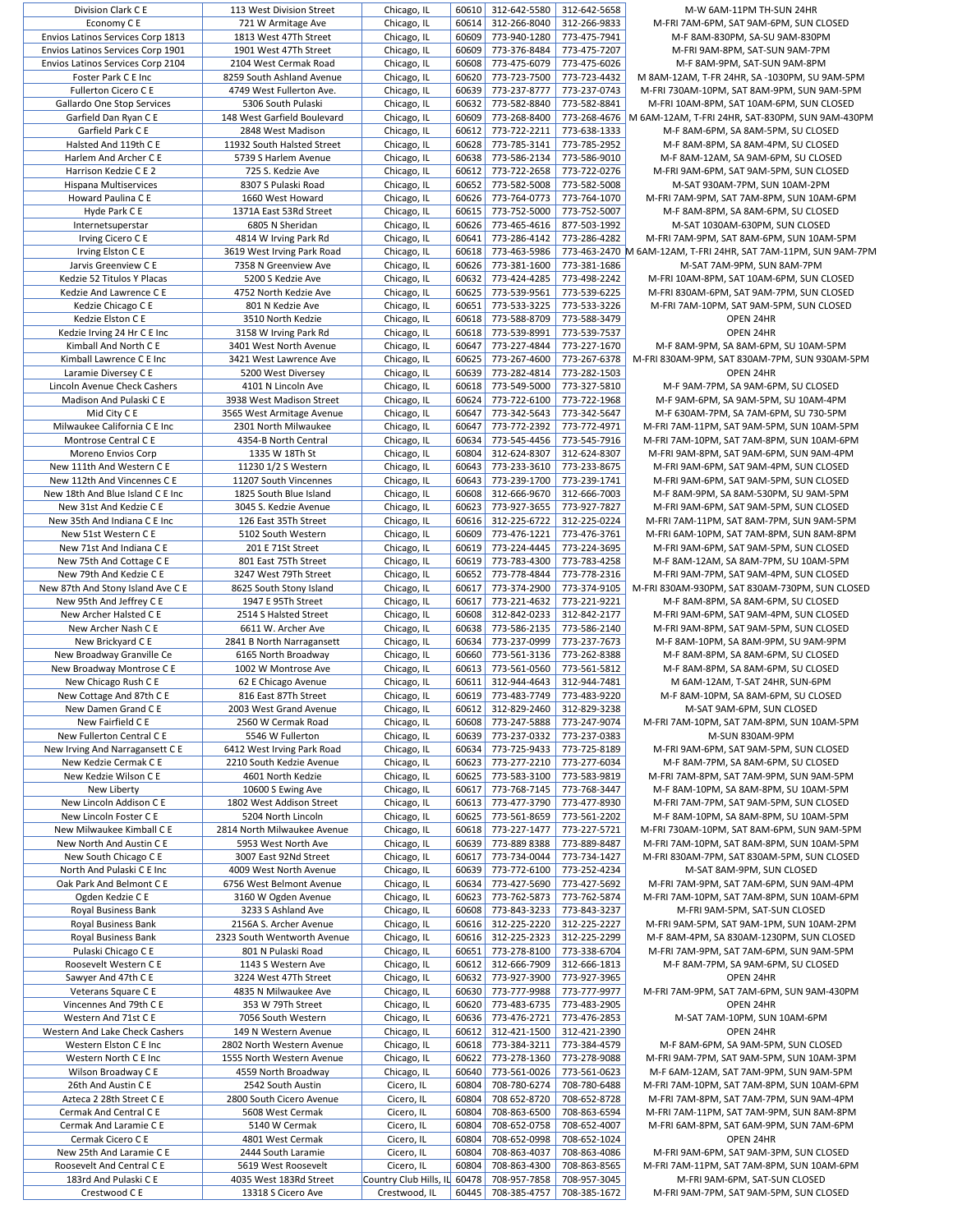| CI VOLGI LANG C L                                                   | <b>JUI VISLAI LANT FIAZA</b>                | CI yotal Land, IL                         | <b>UUUI+1</b>  | 017-CC <del>L</del> -CTO     | 017-177-2071                 | IVI-I IN JAIVI-OFIVI, JAI JAIVI-JFI           |
|---------------------------------------------------------------------|---------------------------------------------|-------------------------------------------|----------------|------------------------------|------------------------------|-----------------------------------------------|
| River Run C E                                                       | 20518 North Milwaukee Avenue                | Deerfield, IL                             | 60015          | 847-459-9800                 | 847-459-1359                 | M-FRI 9AM-6PM, SAT 9AM-4                      |
| Lee Street C E                                                      | 1528 South Lee Street                       | Desplaines, IL                            | 60018          | 847-299-3730                 | 847-299-3832                 | M-FRI 9AM-8PM, SAT 9AM-6PI                    |
| New Dolton C E                                                      | 14200 Chicago Road                          | Dolton, IL                                | 60419          | 708-849-5051                 | 708-849-0569                 | M-F 8AM-9PM, SA 8AM-6PN                       |
| Sibley Blvd And Calumet Expwy CE                                    |                                             |                                           | 60419          | 708-841-3130                 | 708-841-3152                 | M-TH 24HR, FR-8PM, SAT 9AM                    |
|                                                                     | 15010 Michigan City Road                    | Dolton, IL                                |                |                              |                              |                                               |
| Elgin East C E                                                      | 401 Dundee Ave.                             | Elgin, IL                                 | 60120          | 847-888-1400                 | 847-741-6245                 | M-FRI 9AM-8PM, SAT 9AM-5                      |
| Elgin South C E                                                     | 300 S Mclean Unit O                         | Elgin, IL                                 | 60123          | 847-695-1766                 | 847-695-1778                 | M-FRI 9AM-8PM, SAT 9AM-5PI                    |
| New Chicago State C E                                               | 8 South State                               | Elgin, IL                                 | 60123          | 847-695-6500                 | 847-695-8405                 | M-FRI 7AM-12AM, SAT 8AM-8I                    |
| Ramos Insurance Elgin                                               | 308 Dundee Avenue                           | Elgin, IL                                 | 60120          | 224-629-4030                 | 224-629-4034                 | M-FRI 10AM-7PM, SAT 10AM-                     |
| Centex C E                                                          | 1660 Greenleaf                              | Elk Grove Village, IL                     | 60007          | 847-981-0405                 | 847-981-0079                 | M-FRI 9AM-8PM, SAT 9AM-3                      |
| North Avenue And Rt 83 C E                                          | 683 West North Avenue                       | Elmhurst, IL                              | 60126          | 630-279-2110                 | 630-279-2137                 | M-FRI 9AM-9PM, SAT 9AM-6PI                    |
|                                                                     |                                             |                                           |                |                              |                              |                                               |
| Elmwood Park C E                                                    | 7300 West Grand Ave                         | Elmwood Park, IL                          | 60707          | 708-453-7234                 | 708-453-8758                 | M-FRI 9AM-7PM, SAT 9AM-5                      |
| Peoples C E                                                         | 1605 Maple Ave                              | Evanston, IL                              | 60201          | 847-328-5337                 | 847-328-4777                 | M-SAT 9AM-6PM, SU                             |
| 95th And Kedzie C E                                                 | 3200 West 95Th Street                       | Evergreen Park, IL                        | 60805          | 708-424-7474                 | 708-424-3146                 | M-FRI 7AM-10PM, SAT 7AM-8P                    |
| Harlem And Roosevelt C E                                            | 7207 Roosevelt Road                         | Forest Park, IL                           | 60130          | 708-771-5540                 | 708-771-4773                 | M 8AM-12AM, T-FR 24HR, SA -                   |
| New Fox Lake C E Inc                                                | 43 South Hwy 12                             | Fox Lake, IL                              | 60020          | 847-587-5414                 | 847-587-9838                 | M-FRI 7AM-9PM, SAT 7AM-6PI                    |
| New Frankfort C E Inc                                               | 9500 W. Lincoln Highway                     | Frankfort, IL                             | 60423          | 815-469-3000                 | 815-469-5774                 | M-FRI 9AM-6PM, SAT 9AM-4                      |
|                                                                     |                                             |                                           |                |                              |                              |                                               |
| Grand Plaza C E                                                     | 2633 Mannheim Rd.                           | Franklin Park, IL                         | 60131          | 847-455-5667                 | 847-455-0211                 | M-FRI 9AM-8PM, SAT 8AM-6PI                    |
| Pollux LLC                                                          | 9611 W Grand Ave                            | Franklin Park, IL                         | 60131          | 847-451-9060                 | 847-451-9061                 | M-FRI 9AM-8PM, SAT 10AM-6P                    |
| Glen Ellyn C E                                                      | 531 Roosevelt Road                          | Glen Ellyn, IL                            | 60137          | 630-790-3383                 | 630-790-8157                 | M-FRI 9AM-8PM, SAT 9AM-6                      |
| Bloomingdale C E                                                    | 163 E Army Trail Rd                         | Glendale Heights, IL                      | 60139          | 630-351-0850                 | 630-351-8557                 | M-FRI 9AM-8PM, SAT 9AM-6PI                    |
| New Glenview C E                                                    | 1633 Waukegan Road                          | Glenview, IL                              | 60025          | 847-729-2552                 | 847-729-2567                 | M-FRI 9AM-7PM, SAT 9AM-5                      |
| New Grayslake C E                                                   | 1802 East Belvidere Road                    | Grayslake, IL                             | 60030          | 847-548-0100                 | 847-548-0101                 | M-F 8AM-7PM, SAT 8AM-5PN                      |
|                                                                     |                                             |                                           |                |                              |                              |                                               |
| 147th And Dixie Highway C E                                         | 14725 South Dixie Highway                   | Harvey, IL                                | 60426          | 708-331-5354                 | 708-331-5356                 | M-FRI 7AM-6PM, SAT 9AM-5                      |
| 147th And Halsted C E                                               | 14701 South Halsted                         | Harvey, IL                                | 60426          | 708-596-0328                 | 708-596-0334                 | M-F 8AM-10PM, SA 8AM-9P                       |
| 159th And Halsted C E                                               | 362 East 159Th Street                       | Harvey, IL                                | 60426          | 708-333-0074                 | 708-333-0128                 | M-FRI 9AM-6PM, SAT-S                          |
| 167th And Halsted C E                                               | 16835 South Halsted                         | Harvey, IL                                | 60426          | 708-339-8730                 | 708-339-8734                 | M-FRI 9AM-6PM, SAT-S                          |
| Highwood Currency                                                   | 812 Sheridan Rd                             | Highwood, IL                              | 60040          | 847-432-1101                 | 847-432-1597                 | M-SAT 10AM-8PM, SL                            |
| Roosevelt And Mannheim C E                                          | 334-36 South Mannheim Road                  | Hillside, IL                              | 60162          | 708-544-1802                 | 708-544-1801                 | M-F 8AM-7PM, SAT 830AM-3                      |
|                                                                     |                                             |                                           |                |                              |                              |                                               |
| Booth I C E Inc                                                     | 14126 South Bell Road                       | Homer Glen, IL                            | 60491          | 708-301-4884                 | 708-301-4889                 | M-FRI 9AM-7PM, SAT 9AM-4                      |
| Homewood C E                                                        | 807 W Maple                                 | Homewood, IL                              | 60430          | 708-799-5505                 | 708-799-7372                 | M 6AM-12AM, T-SAT 24H                         |
| Chicago Jackson C E                                                 | 360 N Chicago                               | Joliet, IL                                | 60431          | 815-723-4334                 | 815-723-1532                 | M-F 8AM-12AM, SAT 8AM-6PI                     |
| Collins Street C E                                                  | 405 Ward Ave.                               | Joliet, IL                                | 60432          | 815-722-2900                 | 815-722-5600                 | M-SAT 7AM-12AM, SUN                           |
| New Hillcrest C E                                                   | 1701 N Larkin Blvd                          | Joliet, IL                                | 60435          | 815-729-1005                 | 815-729-9046                 | OPEN 24HR                                     |
| Westside C E                                                        | 1400 W Jefferon Street                      | Joliet, IL                                | 60435          | 815-725-3113                 | 815-725-3845                 | M-F 24HR, SAT-8PM, SU                         |
| Justice C E                                                         | 8009 W 79Th Street                          | Justice, IL                               | 60458          | 708-496-1500                 | 708-496-1906                 | M-F 24HR, SAT-6PM, SU                         |
|                                                                     |                                             |                                           |                |                              |                              |                                               |
| Randall Road C E                                                    | 160 N Randall Road                          | Lake In The Hills, IL                     | 60102          | 847-854-3046                 | 847-854-3048                 | M-FRI 9AM-8PM, SAT 9AM-5                      |
| Lake Zurich C E                                                     | 592 West Route 22                           | Lake Zurich, IL                           | 60047          | 847-438-0373                 | 847-438-0313                 | M-FRI 9AM-7PM, SAT 9AM-5                      |
| Lansing 24 Hr C E Inc                                               | 17250 S. Torrence Ave                       | Lansing, IL                               | 60438          | 708-895-7887                 | 708-895-4175                 | OPEN 24HR                                     |
| Lansing On Ridge Road C E                                           | 2411 Ridge Road                             | Lansing, IL                               | 60438          | 708-474-0551                 | 708-474-0584                 | M-F 8AM-9PM, SAT 8AM-6F                       |
| New Lemont C E                                                      | 1116 S State Street                         | Lemont, IL                                | 60439          | 630-257-8900                 | 630-257-8901                 | M-FRI 9AM-6PM, SAT 9AM-4                      |
| New Libertyville C E                                                | 1002 N Milwaukee Ave                        | Libertyville, IL                          | 60048          | 847-362-4000                 | 847-362-5026                 | M-F 8AM-8PM, SAT 9AM-6F                       |
|                                                                     |                                             |                                           |                |                              |                              |                                               |
| New Devon Mccormick                                                 | 3310 West Devon                             | Lincolnwood, IL                           | 60712          | 847-673-3300                 | 847-673-3375                 | M-F 8AM-10PM, SAT 8AM-6PM                     |
| Manteno C E Inc                                                     | 50 N Locust Street                          | Manteno, IL                               | 60950          | 815-468-6950                 | 815-468-8465                 | M-FRI 9AM-6PM, SAT 9AM-3                      |
|                                                                     |                                             |                                           | 60426          |                              |                              |                                               |
| 157th And Dixie Highway C E                                         | 15652 South Dixie Highway                   | Markham, IL                               |                | 708-331-4430                 | 708-331-2006                 | M-FRI 9AM-6PM, SAT-S                          |
| 159th And Kedzie C E                                                |                                             | Markham, IL                               | 60426          |                              | 708-331-7850                 |                                               |
|                                                                     | 3200 West 159Th Street                      |                                           |                | 708-331-2711                 |                              | M-FRI 7AM-12AM, SAT 7AM-8P                    |
| New Matteson 24hr C E Inc                                           | 4453 W. Lincoln Hwy                         | Matteson, IL                              | 60443          | 708-481-8720                 | 708-481-8726                 | M-FRI 7AM-9PM, SAT 7AM-6PI                    |
| Madison And 17th C E                                                | 1700 Madison                                | Maywood, IL                               | 60153          | 708-344-5860                 | 708-344-0791                 | M-FRI 7AM-8PM, SAT 7AM-7PI                    |
| Madison And 5th C E                                                 | 1000 South 5Th Street                       | Maywood, IL                               | 60153          | 708-343-2525                 | 708-343-0338                 | M-FRI 7AM-12AM, SAT 7AM-8I                    |
| New Mc Henry C E Inc                                                | 4405 West Elm Street                        | Mchenry, IL                               | 60050          | 815-344-0010                 | 815-344-4976                 | M-FRI 7AM-9PM, SAT 7AM-6PI                    |
| Melrose Park C E Inc                                                | 1380 Winston Plaza Dr                       | Melrose Park, IL                          | 60160          | 708-681-3030                 | 708-344-8067                 | OPEN 24HR                                     |
| Melrose Village C E                                                 | 2225 W. North Avenue Unit J                 | Melrose Park, IL                          | 60160          | 708-345-3345                 | 708-345-1131                 | M 8AM-12AM, T-FR 24 HR, SA -                  |
|                                                                     |                                             |                                           |                |                              |                              |                                               |
| 147th And Cicero C E                                                | 14655 South Cicero Avenue                   | Midlothian, IL                            | 60445          | 708-385-2233                 | 708-385-5577                 | M-F 8AM-9PM, SA 8AM-5PN                       |
| Mokena C E Inc D                                                    | 19137 South Wolf Unit C                     | Mokena, IL                                | 60448          | 708-326-3038                 | 708-326-4199                 | M-FRI 9AM-7PM, SAT 9AM-5                      |
| Elmhurst Road C E                                                   | 1698 South Elmhurst Road Suite 106          | Mount Prospect, IL                        | 60056          | 847-593-0005                 | 847-593-1469                 | M-FRI 9AM-8PM, SAT 9AM-5PI                    |
| Aztecas Enterprises Inc                                             | 703 South Lake Street                       | Mundelien, IL                             | 60060          | 847-566-1561                 | 847-837-8703                 | M-FRI 9AM-8PM, SAT 9AM-7P                     |
| Fox Valley C E F V                                                  | 376 S. Route 59 #104                        | Naperville, IL                            | 60540          | 630-961-5955                 | 630-961-2075                 | M-FRI 9AM-9PM, SAT 8AM-6PI                    |
| Naperville C E                                                      | 1163 E Ogden Ave Ste 703                    | Naperville, IL                            | 60563          | 630-369-2991                 | 630-369-5198                 | M-FRI 9AM-8PM, SAT 9AM-5                      |
| New New Lenox C E                                                   |                                             |                                           |                |                              |                              |                                               |
|                                                                     | 358 1/2 S Maple                             | New Lenox, IL                             | 60451          | 815-485-0400                 | 815-485-0560                 | M-F 8AM-8PM, SA 8AM-5F                        |
| Harlem And Milwaukee C E                                            | 7505 North Milwaukee                        | Niles, IL                                 | 60714          | 847-647-8366                 | 847-647-0289                 | M-F 8AM-8PM, SA 8AM-6PN                       |
| New Milwaukee Ballard C E                                           | 9107 North Milwaukee Avenue                 | Niles, IL                                 | 60714          | 847-966-6440                 | 847-966-7939                 | M-SAT 9AM-4PM, SU                             |
| Harlem Irving C E                                                   | 4130 North Harlem Ave                       | Norridge, IL                              | 60706          | 708-453-6640                 | 708-453-1323                 | M-FRI 9AM-6PM, SAT 9AM-5                      |
| Lawrence Cumberland C E Inc                                         | 4821 N Cumberland Ave                       | Norridge, IL                              | 60706          | 708-456-7404                 | 708-456-0324                 | M-F 8AM-10PM, SA 8AM-6PI                      |
| 159th And Laramie C E                                               | 5201 W 159Th Street                         | Oak Forest, IL                            | 60452          | 708-535-1100                 | 708-535-0722                 | M-F 8AM-9PM, SA 9AM-5PN                       |
| 95th And Cicero C E                                                 | 9524 South Cicero Ave.                      | Oak Lawn, IL                              | 60453          | 708-424-6300                 | 708-424-2433                 | M-FRI 9AM-6PM, SAT-S                          |
| Madison Austin C E                                                  | 2 West Madison Street                       | Oak Park, IL                              | 60302          | 708-386-0573                 | 708-386-8500                 | M-SAT 6AM-12AM, SU                            |
|                                                                     |                                             |                                           |                |                              |                              |                                               |
| Madison Harlem C E                                                  | 1147 West Madison Street                    | Oak Park, IL                              | 60304          | 708-366-2885                 | 708-366-8785                 | M-FRI 7AM-10PM, SAT 8AM-8P                    |
| New Orland Park C E I I                                             | 15010 S Lagrange Road                       | Orland Park, IL                           | 60462          | 708-460-8700                 | 708-460-7698                 | M-F 8AM-8PM, SA 8AM-6F                        |
| Dundee Rand C E                                                     | 1200 East Dundee Road                       | Palatine, IL                              | 60067          | 847-358-9212                 | 847-358-9266                 | M-F 8AM-8PM, SA 8AM-5PN                       |
| New Plaza 14 C E                                                    | 185 West Northwest Highway                  | Palatine, IL                              | 60067          | 847-359-1144                 | 847-359-1268                 | M-F 8AM-8PM, SA 9AM-5F                        |
| Palos Hills C E                                                     | 9911 South Roberts Road                     | Palos Hills, IL                           | 60456          | 708-430-2810                 | 708-430-4834                 | M-F 830AM-8PM, SA 9AM-5                       |
| Park Forest C E Inc                                                 | 98 South Orchard Drive                      | Park Forest, IL                           | 60466          | 708-748-6444                 | 708-748-6863                 | M-F 8AM-8PM, SA 8AM-5F                        |
|                                                                     |                                             |                                           |                |                              |                              |                                               |
| Dempster Landings C E                                               | 2606 East Dempster Street                   | Park Ridge, IL                            | 60068          | 847-544-7800                 | 847-544-7801                 | M-FRI 7AM-10PM, SAT 830AM                     |
| Wolf And Camp Mc Donald C E                                         | 9 South Wolf Road                           | Prospect Heights, IL                      | 60070          | 847-391-5130                 | 847-391-5131                 | M-FRI 9AM-8PM, SAT 9AM-6                      |
| Palwaukee C E                                                       | 690 Milwaukee                               | Prospect Hts, IL                          | 60070          | 847-537-7575                 | 847-537-8385                 | M-FRI 9AM-8PM, SAT 9AM-5PI                    |
| Richton Park C E                                                    | 3720 W Sauk Trail                           | Richton Park, IL                          | 60471          | 708-481-4510                 | 708-481-9528                 | M-F 8AM-9PM, SA 8AM-7PI                       |
| Thatcher Woods C E Inc                                              | 8263 W Belmont Ave                          | River Grove, IL                           | 60171          | 708-453-1120                 | 708-453-3639                 | OPEN 24HR                                     |
| Rockfords Best                                                      | 4215 East State Street #208                 | Rockford, IL                              | 61108          | 815-227-5558                 | 815-227-5596                 | M 8AM-12AM, T-FR 24HR, SA-6                   |
| Rolling Meadows C E                                                 | 3340 Kirchoff Road                          | Rolling Meadows, IL                       | 60008          | 847-255-6699                 | 847-255-6784                 | M-F 8AM-7PM, SA 8AM-5F                        |
|                                                                     |                                             |                                           |                |                              |                              |                                               |
| Weber And 135th C E                                                 | 461 N Weber Road                            | Romeoville, IL                            | 60446          | 815-372-0113                 | 815-372-0130                 | M-F 8AM-12PM, SA 9AM-6                        |
| Roselle C E Inc                                                     | 340 East Irving Park Road                   | Roselle, IL                               | 60172          | 630-307-9090                 | 630-307-9549                 | M-F 730AM-6PM, SA 830AM                       |
| New Commons C E I I                                                 | 811 E Rollins Road                          | Round Lake Beach, IL                      | 60073          | 847-223-3232                 | 847-223-7348                 | M-F 8AM-9PM, SA 8AM-6F                        |
| Finca Foods Inc                                                     | 514 N Cedar Lake Road                       | Round Lake, IL                            | 60073          | 224-338-0813                 | 224-338-8017                 | M-SUN 7AM-11                                  |
| Hoffman Estates C E                                                 | 1334 North Roselle Road                     | Schaumburg, IL                            | 60195          | 847-885-3311                 | 847-885-9755                 | M-FRI 9AM-8PM, SAT 9AM-6PI                    |
| Schaumburg C E                                                      | 1019 S. Roselle Rd.                         | Schaumburg, IL                            | 60193          | 847-985-1666                 | 847-985-9125                 | M-FRI 9AM-8PM, SAT 9AM-5                      |
|                                                                     |                                             |                                           |                |                              |                              |                                               |
| Schiller Park C E Inc                                               | 9452 Irving Park Road                       | Schiller Park, IL                         | 60176          | 847-678-5277                 | 847-678-0648                 | M-FRI 9AM-630PM, SAT 10AM                     |
| Skokie C E                                                          | 4924 West Dempster                          | Skokie, IL                                | 60077          | 847-933-1333                 | 847-933-1348                 | M-F 8AM-10PM, SA 8AM-8PI                      |
| New South Chicago Heights C E<br>Currency Exchange Of South Holland | 3259 Chicago Road<br>1052 East 162Nd Street | uth Chicago Heights,<br>South Holland, IL | 60411<br>60473 | 708-755-9200<br>708-596-7171 | 708-755-9203<br>708-596-7216 | M-F 8AM-9PM, SAT-SU<br>M-F 8AM-9PM, SA 8AM-5F |

Crystal Lake C E 3 Crystal Lake Plaza Crystal Lake, IL 60014 815-455-1690 815-455-2851 M-FRI 9AM-8PM, SAT 9AM-5PM, SUN 10AM-3PM M-FRI 9AM-6PM, SAT 9AM-4PM, SUN CLOSED M-FRI 9AM-8PM, SAT 9AM-6PM, SUN 10AM-3PM M-F 8AM-9PM, SA 8AM-6PM, SU 10AM-3PM M-TH 24HR, FR-8PM, SAT 9AM-9PM, SUN CLOSED M-FRI 9AM-8PM, SAT 9AM-5PM, SUN CLOSED M-FRI 9AM-8PM, SAT 9AM-5PM, SUN 10AM-3PM M-FRI 7AM-12AM, SAT 8AM-8PM, SUN 9AM-6PM M-FRI 10AM-7PM, SAT 10AM-4PM, SUN CLOSED M-FRI 9AM-8PM, SAT 9AM-3PM, SUN CLOSED M-FRI 9AM-9PM, SAT 9AM-6PM, SUN 10AM-3PM M-FRI 9AM-7PM, SAT 9AM-5PM, SUN CLOSED M-SAT 9AM-6PM, SUN CLOSED M-FRI 7AM-10PM, SAT 7AM-8PM, SUN 10AM-6PM M 8AM-12AM, T-FR 24HR, SA -6PM, SU 10AM-5PM M-ERI ZAM-9PM, SAT ZAM-6PM, SUN 10AM-6PM M-FRI 9AM-6PM, SAT 9AM-4PM, SUN CLOSED M-FRI 9AM-8PM, SAT 8AM-6PM, SUN 10AM-3PM M-FRI 9AM-8PM, SAT 10AM-6PM, SUN 11AM-3PM M-FRI 9AM-8PM, SAT 9AM-6PM, SUN CLOSED  $M$ -FRI 9AM-8PM, SAT 9AM-6PM, SUN 10AM-3PM M-FRI 9AM-7PM, SAT 9AM-5PM, SUN CLOSED M-F 8AM-7PM, SAT 8AM-5PM, SUN 10AM-3PM M-FRI 7AM-6PM, SAT 9AM-5PM, SUN CLOSED M-F 8AM-10PM, SA 8AM-9PM, SU 9AM-6PM M-FRI 9AM-6PM, SAT-SUN CLOSED M-FRI 9AM-6PM, SAT-SUN CLOSED M-SAT 10AM-8PM, SUN CLOSED M-F 8AM-7PM, SAT 830AM-3PM, SUN CLOSED  $M$ -FRI 9AM-7PM, SAT 9AM-4PM, SUN CLOSED M 6AM-12AM, T-SAT 24HR, SUN CLOSED M-F 8AM-12AM, SAT 8AM-6PM, SUN 10AM-5PM M-SAT 7AM-12AM, SUN 8AM-12AM M-F 24HR, SAT -8PM, SUN 10AM-5PM M-F 24HR, SAT -6PM, SUN 10AM-5PM M-FRI 9AM-8PM, SAT 9AM-5PM, SUN CLOSED M-FRI 9AM-7PM, SAT 9AM-5PM, SUN CLOSED<br>OPEN 24HR M-F 8AM-9PM, SAT 8AM-6PM, SUN CLOSED M-FRI 9AM-6PM, SAT 9AM-4PM, SUN CLOSED M-F 8AM-8PM, SAT 9AM-6PM, SUN CLOSED M-F 8AM-10PM, SAT 8AM-6PM, SUN 10AM-6PM M-FRI 9AM-6PM, SAT 9AM-3PM, SUN CLOSED M-FRI 9AM-6PM, SAT-SUN CLOSED M-FRI 7AM-12AM, SAT 7AM-8PM, SUN 10AM-4PM M-FRI 7AM-9PM, SAT 7AM-6PM, SUN 10AM-5PM M-FRI 7AM-8PM, SAT 7AM-7PM, SUN 10AM-6PM M-FRI 7AM-12AM, SAT 7AM-8PM, SUN 9AM-5PM M-FRI 7AM-9PM, SAT 7AM-6PM, SUN 10AM-6PM<br>OPEN 24HR M 8AM-12AM, T-FR 24 HR, SA -6PM, SU 10AM-5PM M-F 8AM-9PM, SA 8AM-5PM, SU 10AM-5PM M-FRI 9AM-7PM, SAT 9AM-5PM, SUN CLOSED M-FRI 9AM-8PM, SAT 9AM-5PM, SUN 10AM-3PM M-FRI 9AM-8PM, SAT 9AM-7PM, SUN 9AM-3PM M-FRI 9AM-9PM, SAT 8AM-6PM, SUN 10AM-3PM M-FRI 9AM-8PM, SAT 9AM-5PM, SUN CLOSED M-F 8AM-8PM, SA 8AM-5PM, SU CLOSED M-E 8AM-8PM SA 8AM-6PM SIL 10AM-4PM M-SAT 9AM-4PM, SUN CLOSED M-FRI 9AM-6PM, SAT 9AM-5PM, SUN CLOSED M-F 8AM-10PM, SA 8AM-6PM, SU 10AM-6PM M-F 8AM-9PM, SA 9AM-5PM, SU 10AM-5PM M-FRI 9AM-6PM, SAT-SUN CLOSED M-SAT 6AM-12AM, SUN 8AM-6PM M-FRI 7AM-10PM, SAT 8AM-8PM, SUN 10AM-5PM M-F 8AM-8PM, SA 8AM-6PM, SU CLOSED M-F 8AM-8PM, SA 8AM-5PM, SU 10AM-3PM M-F 8AM-8PM, SA 9AM-5PM, SU CLOSED M-F 830AM-8PM, SA 9AM-5PM, SU CLOSED M-F 8AM-8PM, SA 8AM-5PM, SU CLOSED M-FRI 7AM-10PM, SAT 830AM-5PM, SUN CLOSED M-FRI 9AM-8PM, SAT 9AM-6PM, SUN CLOSED M-FRI 9AM-8PM, SAT 9AM-5PM, SUN 10AM-3PM M-F 8AM-9PM, SA 8AM-7PM, SU 9AM-5PM M 8AM-12AM, T-FR 24HR, SA -6PM, SU 10AM-4PM M-F 8AM-7PM, SA 8AM-5PM, SU CLOSED M-F 8AM-12PM, SA 9AM-6PM, SU CLOSED M-F 730AM-6PM, SA 830AM-3PM, SU CLOSED M-F 8AM-9PM, SA 8AM-6PM, SU CLOSED M-SUN 7AM-11PM M-FRI 9AM-8PM, SAT 9AM-6PM, SUN 10AM-3PM

M-FRI 9AM-8PM, SAT 9AM-5PM, SUN CLOSED M-FRI 9AM-630PM, SAT 10AM-4PM, SUN CLOSED M-F 8AM-10PM, SA 8AM-8PM, SU 10AM-6PM M-F 8AM-9PM, SAT-SUN 8AM-6PM M-F 8AM-9PM, SA 8AM-5PM, SU CLOSED